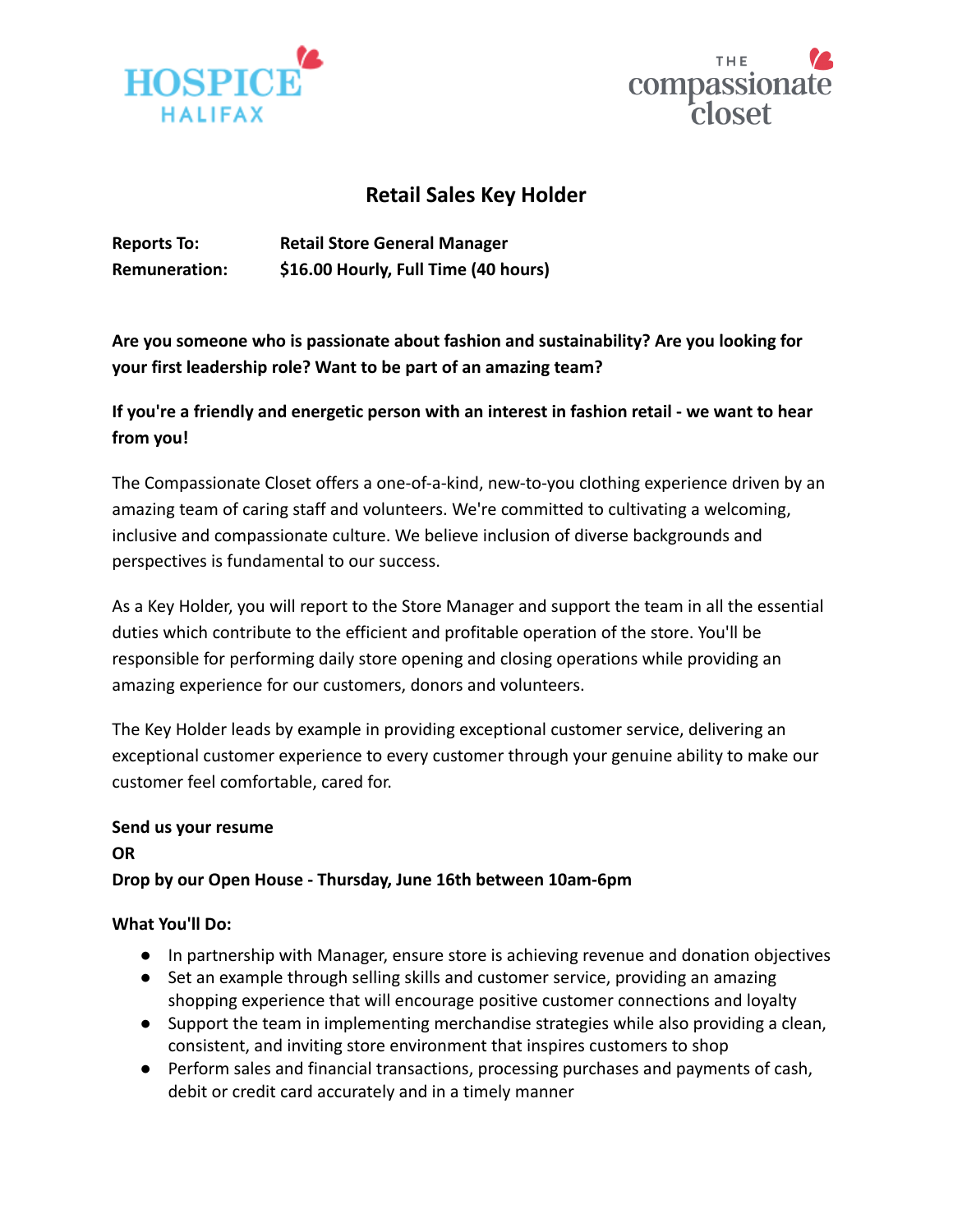- Cover the sales floor and help ensure all visual standards are met
- Perform store opening and closing procedures
- Assist volunteers during their shifts at the store, assigning tasks and answering day-to-day questions
- Assist in receiving, preparing, and processing online curbside pick-up orders
- Assist with inventory, steaming and restocking merchandise throughout shift
- Receive donations, including drop off, sorting and hanging items
- Assist with training of new staff and volunteers
- Assume responsibility of all store operations when Store Management is out of the store as acting Manager on Duty

#### **What You'll need:**

- 2 years of sales or customer service experience, with supervisory experience an asset
- Ability to multitask in a fast-paced environment while also being committed to creating an amazing customer experience
- Strong interpersonal skills; willing and able to work with a variety of people
- Ability to be flexible, work with interruptions, handle more than one situation at a time and shift priorities quickly
- Previous work with volunteers, supervision or on a volunteer team
- Highly developed ability to multitask and organize
- Excellent communication skills
- Computer literate (Google Suite, Office); Experience working with POS systems
- Ability to work a flexible schedule inclusive of holidays, nights and weekends
- Ability to instill positivity within a team and keep them motivated
- Excellent decision making ability and problem solving skills

## **Additional Requirements**:

- Adherence to all Health and Safety and Hospice Halifax Procedures and Policies
- Support efforts at reducing, recycling and reusing where appropriate
- Firm commitment to the mission of our Shop and the Hospice Halifax organization
- Represent Hospice Halifax in the community

## **Physical Requirements (with or without reasonable accommodation):**

- Able to stand and walk around during scheduled hours
- Able to accept donations, unpack and sort product, arrange and move store fixtures and move packages weighing up to 50 pounds.
- Able to reach for merchandise using the ladders, step stool, etc
- Specific vision abilities required by the job include close vision, distance vision, peripheral vision, depth perception, and the ability to adjust focus.